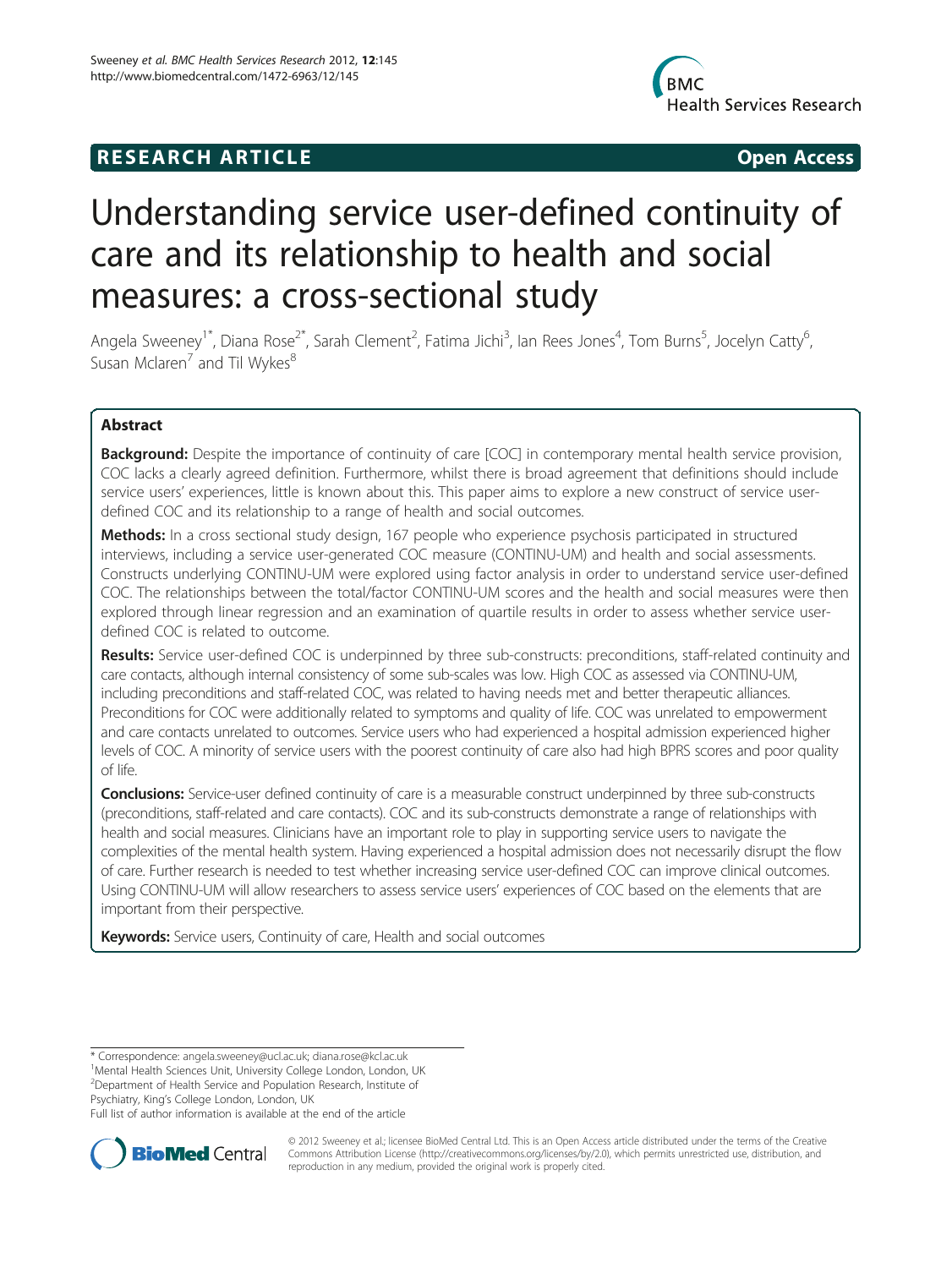## Background

Continuity of care [COC] is widely considered to be a central goal of contemporary mental health service provision [1,2]. This centrality is largely due to deinstitutionalization and the advent of community care: services that were formerly provided within one institution - such as shelter, activities and psychiatric treatment – have become dispersed amongst a number of agencies. Consequently, the provision of coherent, smooth care has become problematic, and COC has emerged as a central indicator of successful, integrated community services. Furthermore, discontinuities have been linked to adverse outcomes. For example, a number of official inquiries into suicides and homicides by people with psychiatric diagnoses have suggested that a lack of COC may have been a causal factor [3,4].

Whilst there is some evidence that COC positively affects service users' outcomes [5-7], such relationships have not been uncovered consistently [8]. Moreover, efforts to research COC and its relationship to outcomes have been hampered by a lack of an agreed definition; COC has been described as "a conceptually underdeveloped, vague and over-inclusive construct lacking a solid empirical foundation" [9]. Individual research teams have typically defined continuity for their specific research, resulting in sporadic and disconnected measurement. Consequently, there is "virtually no consistency in the way that continuity of care has been measured or in the choice of outcome measures" [5].

In recent years, there has been a growing consensus that COC is a multi-dimensional construct that should centralise service users' experiences [5,10]. However, existing measures tend to assess a single dimension of COC, such as hospital discharge, and either ignore service users' definitions [11] or conflate them with those of staff [12,13]. Consequently, little is known about service users' views of, priorities for or experiences of COC [14], and, "it is not definitively known whether program interventions and administrative policy changes intended to facilitate COC are actually experienced as such by patients" [15]. Having the means to measure continuity of care from a service user perspective will enable researchers to establish in the first instance whether there is a relationship between service user-defined COC and service users' outcomes. If evidence suggests that such a relationship exists, the specific elements of COC that are most predictive of positive outcomes can be identified. From this, interventions can be designed that target the elements of COC that are most important to service users and most likely to improve their outcomes and experiences of mental health services.

Because of the need for a service user focussed measure of COC, in an earlier study our research team used a participatory model to generate a measure of service users' experiences of continuity of care, CONTINU-UM

(CONTINU-ity of Care – User Measure) [16]. We found that service user-defined COC overlaps with existing academic-led conceptualisations but also differs: some components are reconceptualised from the perspective of receiving rather than delivering services and three components are not found elsewhere in the COC literature; these are peer support, day centres and avoiding services [17]. Thus, service user-defined COC is a unique conceptualisation of the construct.

CONTINU-UM was employed as a measure of experienced COC in a larger research programme on continuity of care (Experiences of Continuity of care and Health and social Outcomes (ECHO) [18]. Whilst the current paper relates only to participants who completed CONTINU-UM, a separate study in the ECHO research programme conducted exploratory factor analysis with all participants (regardless of whether or not they had completed CONTINU-UM) in order to understand how different components of continuity of care related to one another. [19] Seven independent factors were identified using principle component analysis and varimax rotation. CONTINU-UM formed a factor along with service users' therapeutic alliances, their proportion of met needs and service user-initiated breaks in care. This was the largest factor and was named Experience and Relationship. It was associated with better quality of life and fewer current symptoms but an increase in symptoms the following year. However, directions of causality were unclear and it was concluded that, "Further work is needed to identify the central continuity factors for establishing high-quality care for people with chronic mental health problems".

Our analysis complements and extends these findings by specifically exploring the relationship between health and social outcomes and the factors that make up userdefined continuity of care, as measured by CONTINU-UM. Our first hypothesis is that as COC should lead to improved outcomes then better COC will be related to a greater proportion of met needs; fewer symptoms; enhanced quality of life; greater feelings of empowerment; and better relationships with staff. Secondly, COC can be most seriously compromised when service users experience transitions between services, and in particular when admitted to hospital. Therefore we explore how experiencing a hospital admission affects COC and health and social outcomes. Finally, we will try to identify whether a group of service users exists who may be vulnerable to 'falling through the gap' of care by examining the quality of life and symptom severity of people with the poorest continuity of care.

#### Methods

#### Setting, sample and procedures

Service users were recruited from seven Community Mental Health Teams (CMHTs) in two South London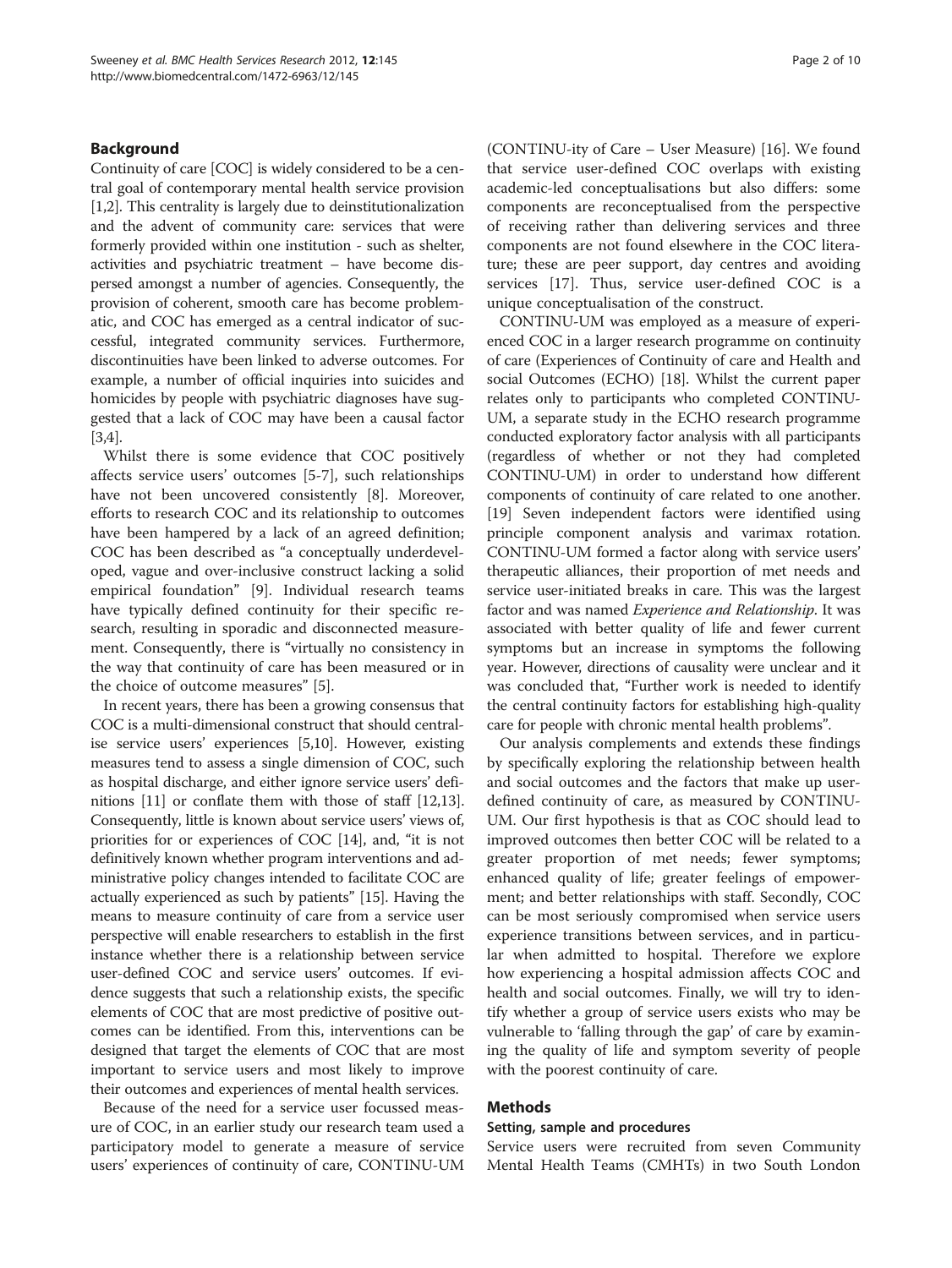NHS Trusts. CMHTs were situated in two inner-city areas with high Jarman indices and a settled, suburban area with a lower Jarman index in order to recruit service users with widely varying socio-demographic characteristics. All service users eligible for recruitment were invited to participate with written consent gained prior to interviewing. The inclusion criteria were selected to ensure that participants had experiences of COC: (a) diagnosis of psychosis for at least two years; (b) aged 18–65; (c) in contact with services for at least two years; (d) on the caseload of a CMHT for at least six months; and (e) on enhanced care programme approach. This is the group of service users who have been identified as likely to be most in need of continuity of care [1] due to ongoing and episodic needs [20] that can require multiple interventions at different locations either at the same point in time or over time [13]. This group can also experience crises that lead to hospitalisation, placing emphasis on the need for continuity during transitions between hospital and the community, and for services to vary rapidly. Therefore, exploring continuity of care with this group in the first instance was felt to be necessary and appropriate.

Service users provided socio-demographic and service contact information and participated in structured quantitative interviews consisting of a range of measures; these measures are described below.

Ethics approvals were granted by South London and Maudsley/Institute of Psychiatry Ethics Committee (reference 128/01) and Wandsworth Research Ethics Committee (reference 01.42.8).

# Measures

All measures were completed by service users in interviews.

CONTINU-UM (CONTINUity of care – User Measure) contains sixteen domains (see [17] for specific development). Qualitative methods were used to generate and validate these domains. Briefly, five focus groups were each held twice with service users who matched inclusion criteria a-c outlined above. Groups discussed their experiences of mental health services and definitions of and priorities for COC. Thematic analysis was used to identify priority elements of continuity of care. The research team then constructed a draft measure which was revised by two Expert Panels of service users. Finally, a small consultation exercise with two COC researchers and one service user researcher led to final revisions. A full description of the methods used to develop CONTINU-UM can be found in [16] and [17]. The final domains of CONTINU-UM are: access; range; waiting; out of hours support; hospital discharge; staff changes; information; flexibility; individual progress; day centres; care plans; crisis systems; staff communication; peer support; life histories; and avoiding services. Each

domain contains three five point adjectival scales for the importance of  $(a)$ ; experience of  $(b)$ ; and satisfaction with (c) COC domains. All sub-scales are internally consistent (Cronbach's alphas are 0.75 for  $a$  items, 0.74 for  **items and 0.88 for**  $**c**$  **items) and the measure has good** test retest reliability [17]. All analyses presented here are conducted on  $\bm{b}$  items. Three items were excluded because they are not applicable to all participants: day centres, hospital discharge and care plans. Item details can be found in Table 1. The possible range of scores is 17 to 85 with a high score meaning high continuity of care.

Camberwell Assessment of Need (CAN) is a selfreport instrument measuring perceived needs in 22 areas such as health, social care, functioning and service receipt [21]. The psychometric properties of the CAN are well established [22]. The proportion of met needs was calculated as the percentage of total needs that were met. Not applicable responses and missing responses did not contribute to the total score. The range of scores for the CAN is 0 to 100, with a higher score suggesting a greater number of met needs.

Scale to Assess the Therapeutic Relationship in community mental health care (STAR) – service user version assesses the relationship between the service user and their care co-ordinator, psychiatrist or other nominated professional. It is a relatively new instrument which has been found to have satisfactory psychometric properties [23]. The STAR score used in the analysis was the rating of a participant's relationship with their care co-ordinator (total score). Where this score was missing the psychiatrist total score was used, and where this was missing, the total score for other significant professional was used. The range of scores for the STAR is 0 to 48 with a higher score suggesting a better therapeutic relationship.

Brief Psychiatric Rating Scale (BPRS) assesses psychiatric symptoms in five main areas: anxiety and depression, anergia, thought disturbance, activation and hostility–suspiciousness [24]. The BPRS is a wellestablished and heavily used scale with high reliability and validity [25]. The BPRS generates a total score ranging from 18–126 with a higher score suggesting a higher level of symptoms.

Schedule for the Evaluation of Individual Quality of Life (SEIQoL) is a self report instrument that measures a person's satisfaction with his or her quality of life in five self-identified areas. A review of 39 published studies which used SEIQoL found evidence of feasibility, convergent validity and test retest reliability [26]. SEI-QoL generates a total score ranging from 0–100 with a higher score meaning greater quality of life [27].

Boston User Empowerment Scale (BUES) rates empowerment, as defined by service users. Psychometric testing has generated evidence of internal consistency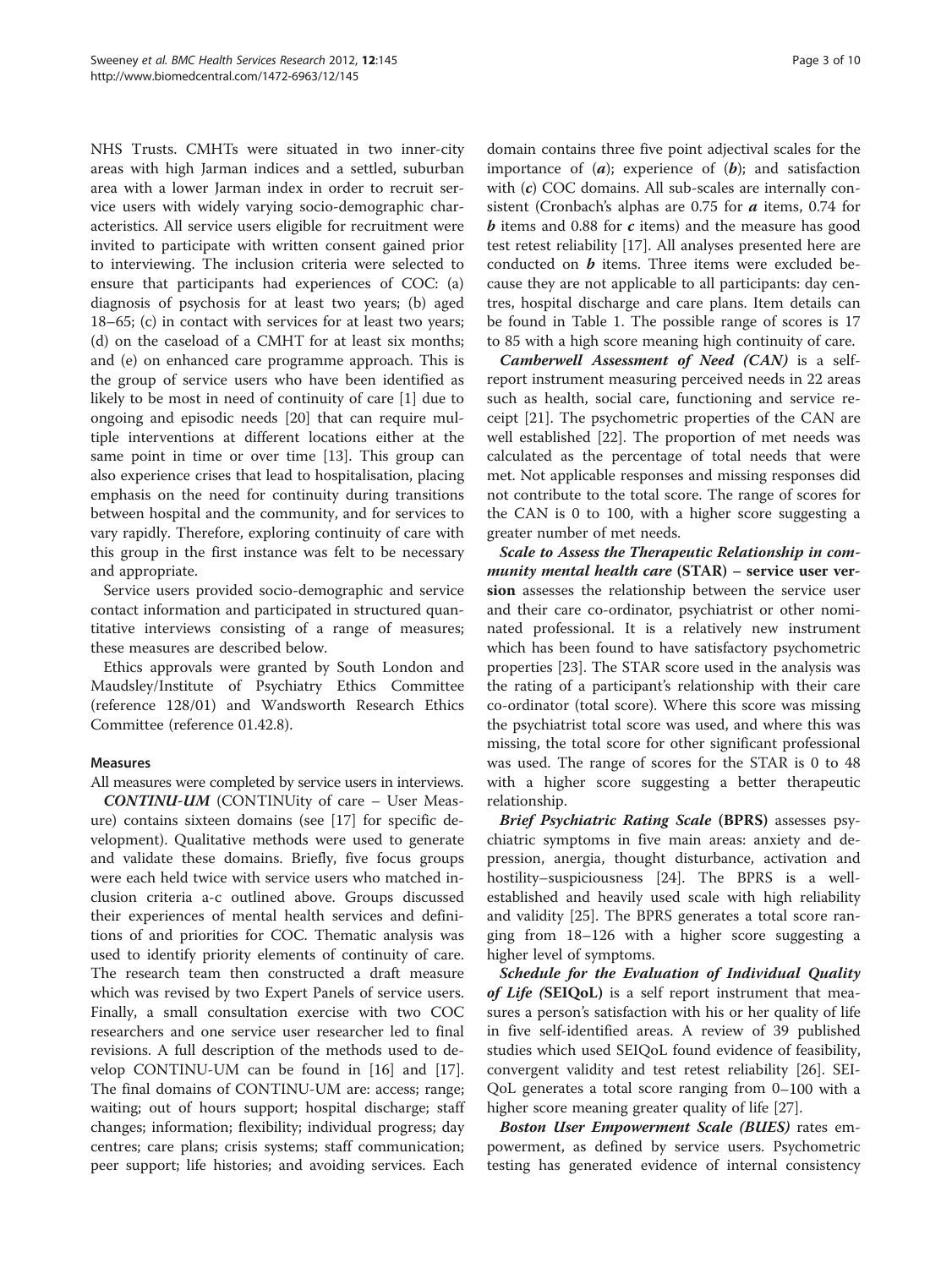| Item                          | <b>Definition</b>                                     | Factor 1:<br>preconditions | Factor 2: staff<br>related-continuity | Factor 3:<br>care contacts |
|-------------------------------|-------------------------------------------------------|----------------------------|---------------------------------------|----------------------------|
| Access                        | Getting the services you need when you need them      | 0.7959                     |                                       |                            |
| Range                         | Getting the range of services you need                | 0.8281                     |                                       |                            |
| Waiting                       | Waiting for the services you need                     |                            | 0.3295                                | $-0.4877$                  |
| Out of hours                  | Getting support from services outside of office hours |                            |                                       | 0.6358                     |
| Staff changes                 | Seeing the same staff                                 |                            | 0.7583                                |                            |
| Information                   | Getting the information you need from staff           | 0.5824                     | 0.3300                                |                            |
| Flexibility                   | Having levels of support change as your needs change  |                            | 0.6292                                |                            |
| Individual progress           | Having services that help you to progress             | 0.6755                     |                                       |                            |
| Crisis                        | Having agreed crisis plans                            |                            |                                       | 0.5207                     |
| Staff communication           | Staff tell each other what is happening               | 0.3830                     | 0.5679                                |                            |
| Peer support                  | Receiving support from other people who use services  |                            |                                       | 0.3599                     |
| Life histories                | Explaining yourself to new staff members each time    |                            | 0.3974                                |                            |
| Avoiding services             | Choosing when you see services                        |                            |                                       | 0.4912                     |
| Cronbach's Alpha <sup>1</sup> |                                                       | 0.73                       | 0.52                                  | 0.32                       |

Table 1 Prorated factor analysis results for the three factor solution with orthogonal rotation

 $1$  Cronbach's alphas were calculated for final assigned factor items, and not all loading items.

and validity [28]. It generates a total score between 28 and 112 with a higher score meaning greater empowerment.

#### Statistical analyses

All statistical analyses were carried out in Stata 11. For CONTINU-UM, STAR, BPRS and BUES, total scores were pro-rated where there were 10% or less missing items. Pro-rating is a way of producing total scores when some items are missing; if a person had 90% or more data available, an average of their available data was taken and their missing values were replaced by this average. From this, a total score was calculated for each person. If there were more than 10% missing items, the score was recorded as missing. Missing SEIQoL data were not pro-rated but were recorded as missing. All scores were standardised (by dividing scores by their standard deviations).

#### Exploration of service-user defined continuity of care

Data were explored to ensure suitability for factor analysis. Eigenvalues, scree plots and amount of common variance explained were used to help determine the number of factors in the model. Factor rotation aimed to achieve simple structure, making the solutions more likely to be replicable and interpretable, with item loadings greater than 0.3 accepted. Where the same item loaded on two or more different factors, a decision was made as to where the item would be placed based on conceptual fit and loading. Standardised total and factor scores were used in all analyses (created by dividing scores by their standard deviations).

# The relationship between service-user defined continuity of care and health and social measures, including hospital admission

Separate regression analyses were used to assess the relationships between CONTINU-UM total and factor scores (the dependent variables), health and social measures (proportion of met needs, CAN; therapeutic alliances, STAR; symptoms, BPRS; quality of life, SEIQoL; and empowerment, BUES) and hospital admissions in the previous 12 months (binary yes or no). For the latter analysis, socio-demographic variables found to be related to hospital admission were included as fixed covariates.

Regression analysis was also used to explore whether the relationship between CONTINU-UM total and factor scores and other health and social care measures varied depending on whether people had been admitted to hospital in the previous 12 months or not (binary yes or no; the dependent variable). The health and social measures, and an interaction between the two, were included as fixed covariates.

Finally, CONTINU-UM, BPRS and SEIQoL quartiles were investigated to determine the proportion of people who had low continuity, high symptoms and poor quality of life.

#### Results

# Participant profile

180 participants were recruited to the study and asked to complete all measures. This was 36% of all eligible CMHT service users and was considered an adequate sample size [19]. 167 of the 180 sample completed CONTINU-UM. The participant profile and measure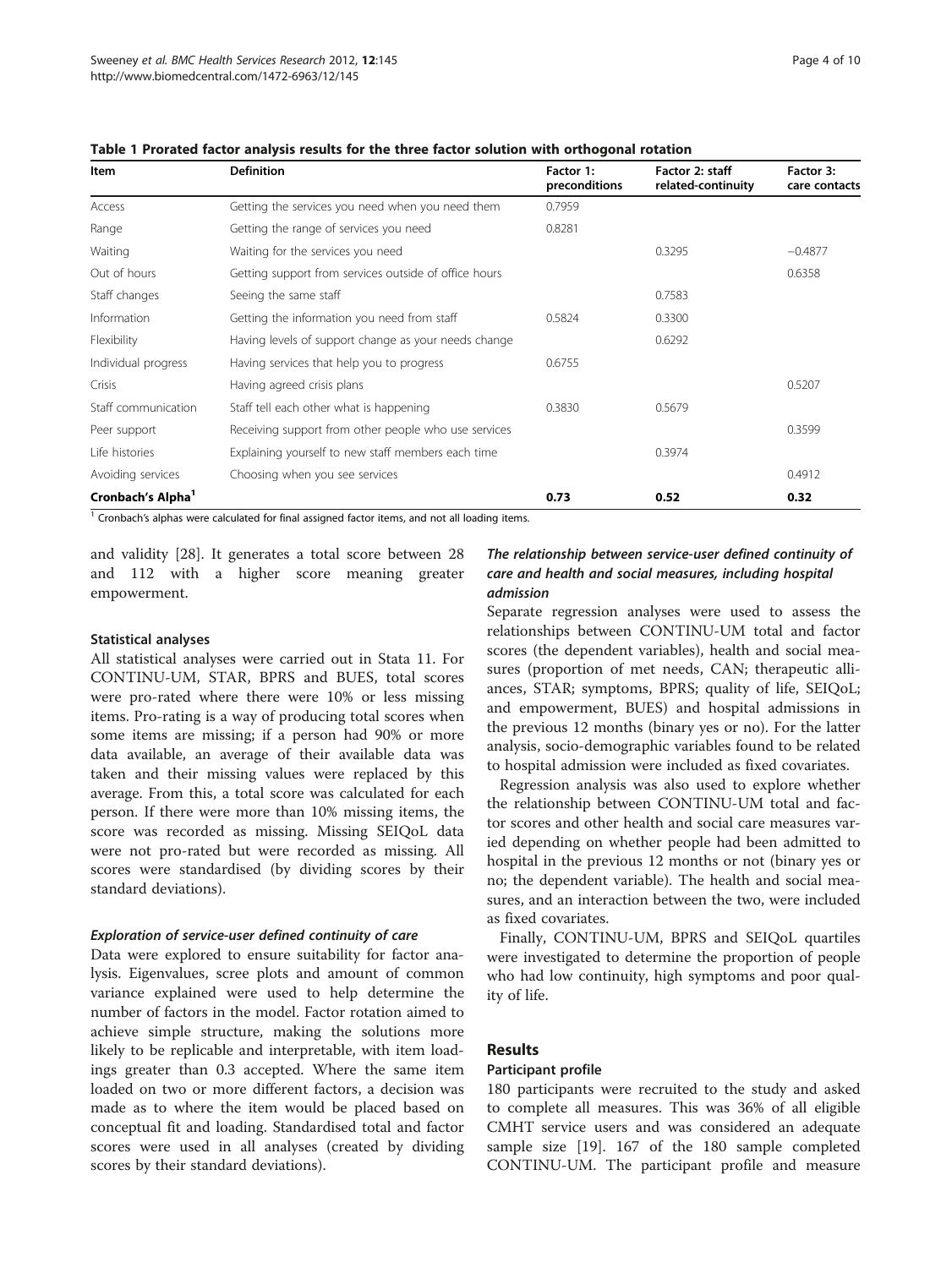scores can be found in Table 2. No socio-demographic data were found to be related to continuity of care, as assessed by CONTINU-UM.

#### Exploration of service-user defined continuity of care

An examination of the data indicated that they were appropriate for exploration through Principle Components Factor Analysis: the correlation matrix suggested interrelationships among items, individual measures of sampling adequacy ranged from 0.76 to 0.95, the KMO statistic was 0.9 and Bartlett's test of sphericity was significant, chi square = 347.872, df = 78,  $p < 0.001$ . Factor analysis produced eigenvalues ranging from 3.12 to 0.32 with extracted item communalities ranging from 0.31 to 0.80. The scree plot suggested that two, three, or four factor models could represent the constructs underlying service user-defined COC. The three factor model with orthogonal rotation (varimax) produced the most interpretable factor structure, with all items contributing to the model.

The factor analysis results are shown in Table 1. The first factor, named preconditions for COC, consisted of access, range, information and individual progress. These items were internally consistent. Staff communication loaded between 0.3 and 0.4, and was assigned to factor two where it had a higher loading and better conceptual fit. Thus, preconditions for COC is defined as easy access to a range of needed services accompanied by high quality information and having the services that are needed to move forward. The second factor, named staff-related COC, consisted of staff changes, flexibility, staff communication and life histories. These items showed moderate internal consistency. Waiting and information loaded between 0.3 and 0.4, and were assigned to factors where the factor loadings were higher and conceptual fit was greater. Staff-related COC is therefore defined as good communication between staff and infrequent staff changes meaning that service users don't have to repeat their life histories to new staff, and flexible service responses. Finally, the third factor consisted of waiting (negative loading), out of hours support, crisis, peer support and avoiding services, and was named care contacts. Therefore, care contacts is defined as waiting for services, being able to choose to avoid services and having support from peers, out of hours and through established crisis systems. This factor had low internal consistency.

# The relationship between service-user defined continuity of care and health and social measures, including hospital admission

Greater overall COC (total CONTINU-UM score) was related to better therapeutic alliances and a greater proportion of met needs across the majority of groups and

# Table 2 Summary of participant characteristics

| <b>Characteristic</b>         | Category              | Frequency (%) |  |
|-------------------------------|-----------------------|---------------|--|
| Sex                           | Male                  | 93 (55.7)     |  |
|                               | Female                | 74 (44.3)     |  |
| Ethnicity                     | White                 | 113 (67.7)    |  |
|                               | Asian/Asian British   | 15(9)         |  |
|                               | Black/Black British   | 31 (18.6)     |  |
|                               | Mixed heritage        | 6(3.6)        |  |
|                               | Other                 | 2(1.2)        |  |
| Living situation              | Living alone          | 66 (39.5)     |  |
|                               | Living with partner   | 27 (16.2)     |  |
|                               | Living with parents   | 18 (10.8)     |  |
|                               | Living with relatives | 10(6.0)       |  |
|                               | Living with others    | 46 (27.5)     |  |
| Education                     | Up to age 16          | 64 (38.3)     |  |
|                               | Above 16              | 103 (61.7)    |  |
| Employment                    | Full time             | 7 (4.2)       |  |
|                               | Part time             | 9(5.4)        |  |
|                               | Sheltered scheme      | 1(0.6)        |  |
|                               | Student               | 5(3.0)        |  |
|                               | Retired               | 8(4.8)        |  |
|                               | Seeking work          | 11(6.6)       |  |
|                               | Unable to work        | 81 (48.5)     |  |
|                               | Other                 | 4(2.4)        |  |
|                               | Missing               | 41 (24.6)     |  |
| Hospital admission            | Yes                   | 57 (34.1)     |  |
| over past year?               | No                    | 106 (63.5)    |  |
|                               | Missing               | 4(2.4)        |  |
| Total number                  | None                  | 11(6.6)       |  |
| of hospital admissions        | $1 - 5$               | 113 (67.7)    |  |
|                               | $6 - 10$              | 30 (18.0)     |  |
|                               | $11+$                 | 13(7.8)       |  |
|                               | Mean (sd)             | Median        |  |
| Age <sup>1</sup>              | 43.6 (10.8)           | 44.0          |  |
| CONTINU-UM score <sup>2</sup> | 39.2 (9.3)            | 40.0          |  |
| CAN score <sup>3</sup>        | 74.0 (28.3)           | 81.8          |  |
| BPRS score <sup>4</sup>       | 32.5 (10.2)           | 31.0          |  |
| BUES score <sup>5</sup>       | 76.6 (8.0)            | 76.0          |  |
| STAR score <sup>6</sup>       | 37.0 (8.7)            | 39.0          |  |
| SEIQoL score <sup>7</sup>     | 62.3 (16.6)           | 64.7          |  |

 $\overline{1}$  The age range was 19 to 65.

<sup>2</sup> CONTINU-ity of Care – User Measure. The range was 14 to 59.  $3$  Camberwell Assessment of Need. The range was 0 to 100.

<sup>4</sup> Brief Psychiatric Rating Scale: The range was 18 to 74.

<sup>5</sup> Boston User Empowerment Scale. The range was 54 to 99.

<sup>6</sup> Scale to Assess the Therapeutic Relationship in community mental health care. The range was 6 to 48.

<sup>7</sup>Schedule for the Evaluation of Individual Quality of Life. The range was 22 to 100.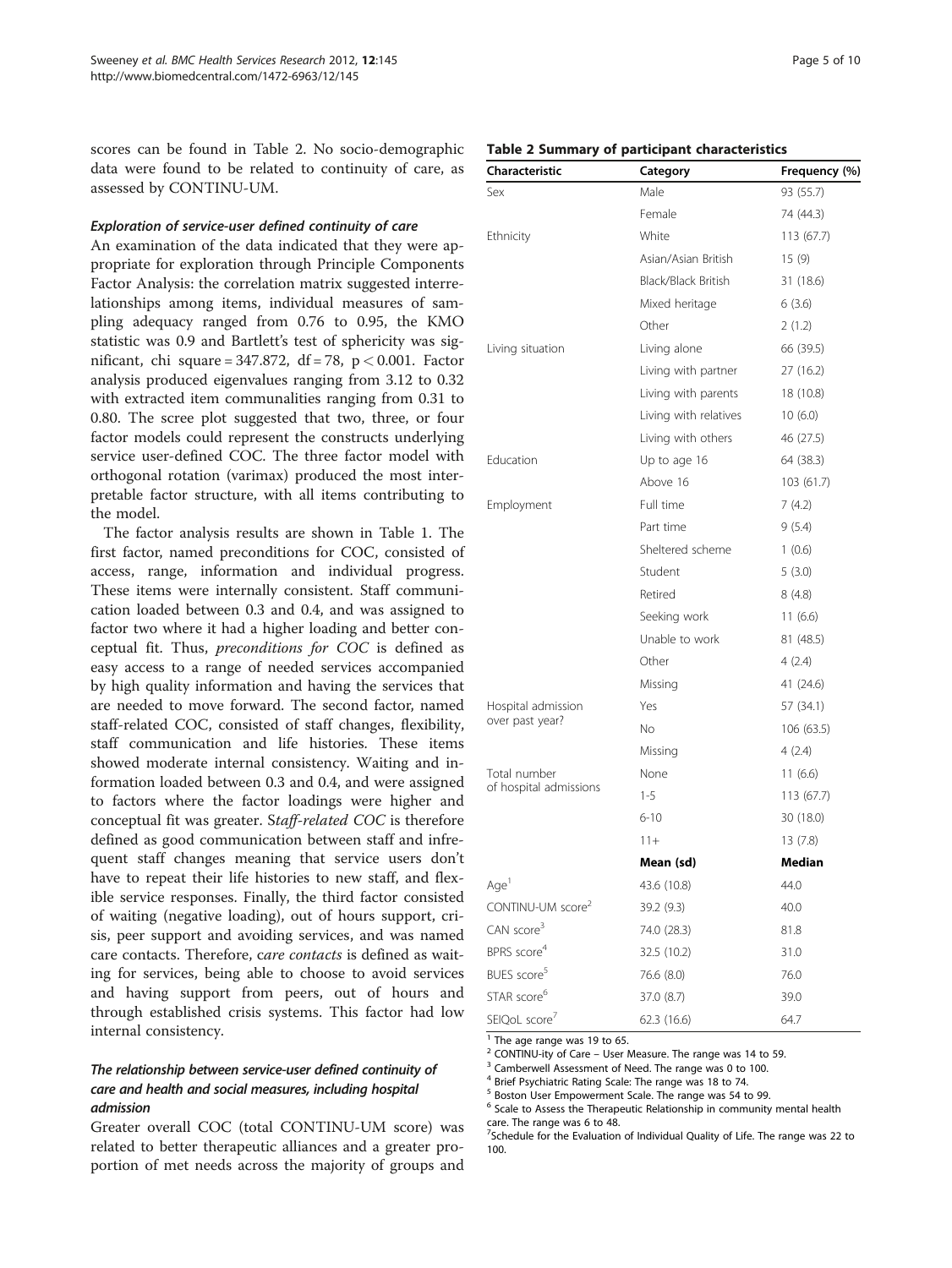scores tested (see Table 3). Both the preconditions for COC factor and staff-related COC factor showed similar relationships. However, the care contacts factor showed no relationships with the health and social measures.

Preconditions for COC was additionally associated with having increased quality of life and fewer symptoms whilst staff-related COC was additionally related to empowerment (BUES).

The only demographic variable related to hospital admission was age, with younger people more likely to have had an admission in the previous 12 months (mean age with no admission = 46 year, with an admission = 39 year, t =  $-4.35$ , df163, p < 0.001). This variable was therefore included as a fixed covariate in this regression analysis. There was a significant relationship between hospital admission and overall COC, with those who had experienced a hospital admission in the previous 12 months having better COC (standardised regression coefficient = 0.18; p-value = 0.03). However, no such relationship was found for the three factors (p-values  $= 0.67, 0.19$  and 0.32 respectively).

The relationships between COC scores and health and social measures were similar in people who had and had not experienced a hospital admission in the previous 12 months. The only exception to this was quality of life:

participants who had experienced a hospital admission in the previous 12 months had a positive correlation between COC and quality of life whilst no such relationship was found for those who had not had an admission. This is also true for staff-related COC scores and quality of life.

The 25th percentile for CONTINU-UM scores was 34, and for quality of life was 51.6. The 75th percentile for BPRS scores was 38. These quartile scores were used to define poor COC, high symptoms and low quality of life in our sample. We found that for those with the poorest COC,  $27\%$  (n = 12) had high symptom scores,  $20.5\%$  $(n = 9)$  had low quality of life, and 7% had both the highest level of symptoms and lowest quality of life (i.e. fell in the 25th percentile of CONTINU-UM, the 75th percentile of the BPRS and the 25th percentile of SEIQoL).

# **Discussion**

#### Understanding service user-defined continuity of care

Factor analysis identified three constructs underlying service user-defined continuity of care, with all items contributing to the model. The first factor, consisting of access, range, information and individual progress, is suggestive of preconditions or building blocks for COC, as without easy access to a range of services that –

| <b>Health and social measures</b> | <b>Total score</b> | <b>Preconditions score</b> | Staff related continuity score | Care contacts score |
|-----------------------------------|--------------------|----------------------------|--------------------------------|---------------------|
| CAN proportion of met needs       | 0.43               | 0.44                       | 0.27                           | 0.13                |
|                                   | 0.29, 0.57         | 0.29, 0.58                 | 0.12, 0.42                     | $-0.03, 0.28$       |
|                                   | < 0.01             | < 0.01                     | < 0.01                         | 0.11                |
|                                   | 160                | 162                        | 160                            | 160                 |
| STAR total score                  | 0.34               | 0.41                       | 0.24                           | $-0.03$             |
|                                   | 0.19, 0.50         | 0.26, 0.56                 | 0.08, 0.40                     | $-0.20, 0.13$       |
|                                   | < 0.01             | < 0.01                     | < 0.01                         | 0.70                |
|                                   | 147                | 148                        | 147                            | 147                 |
| BPRS total score                  | $-0.12$            | $-0.24$                    | $-0.04$                        | 0.06                |
|                                   | $-0.27, 0.04$      | $-0.39, -0.09$             | $-0.20, 0.11$                  | $-0.10, 0.22$       |
|                                   | 0.14               | < 0.01                     | 0.58                           | 0.44                |
|                                   | 160                | 162                        | 160                            | 160                 |
| SEIQoL total score                | 0.10               | 0.17                       | 0.003                          | 0.03                |
|                                   | $-0.07, 0.27$      | $-0.003, 0.33$             | $-0.17, 0.18$                  | $-0.14, 0.20$       |
|                                   | 0.25               | 0.05                       | 0.97                           | 0.74                |
|                                   | 134                | 135                        | 134                            | 134                 |
| BUES total score                  | $-0.05$ ,          | 0.09                       | $-0.16$                        | $-0.08$             |
|                                   | $-0.21, 0.11$      | $-0.07, 0.25$              | $-0.31, 0.002$                 | $-0.24, 0.08$       |
|                                   | 0.57               | 0.26                       | 0.05                           | 0.30                |
|                                   | 154                | 156                        | 154                            | 154                 |

Table 3 Regression of CONTINU-UM scores and health and social measures for all participants (standardised regression coefficients, 95% Confidence Interval, p-value, N)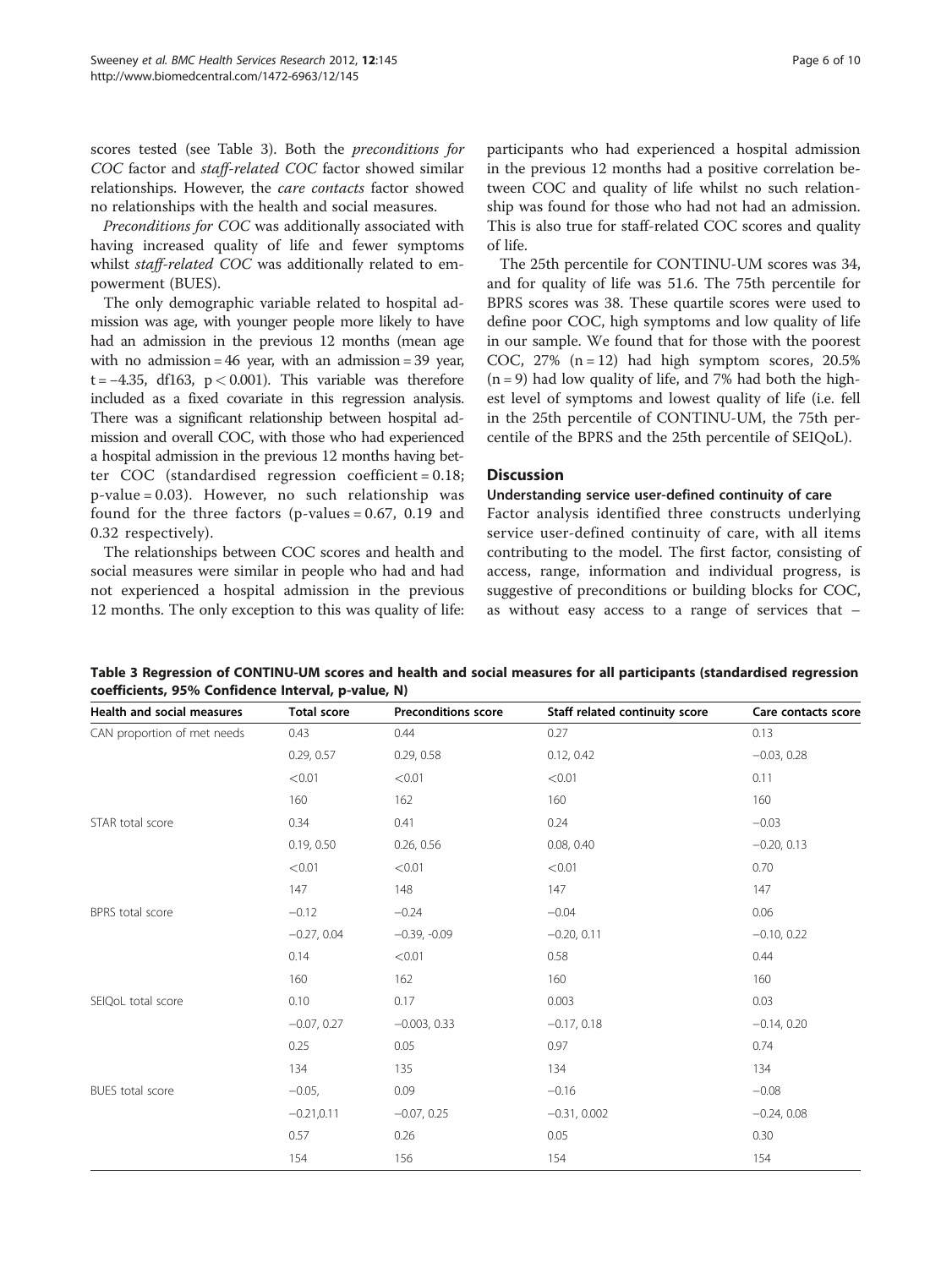crucially – help you to progress, COC cannot be in place. This mirrors experiences described in a preliminary qualitative study in which participants reported that access to needed services (range), particularly during first contact with mental health services, should be rapid and accompanied by high quality information, and that these are among the most important elements of user-defined COC [17]. More broadly, these findings resonate with a small but growing body of service user-led research which has found that service users lack easy access to the services they feel they need [29] as well as lacking information, despite needing to negotiate complex systems [30]. The participants in our qualitative phase felt that without information they were unable to negotiate the mental health system and therefore unable to be the facilitators of their own COC. The burgeoning recovery literature attests to service users' desire for services that help them move forward, yet this element of COC is rarely found in the prominent COC literature. Whilst information, range and access all appear in the prominent literature as aspects of continuity of care [31], informational continuity is defined as information exchange between professionals [9,14]. Conversely, service users define informational continuity as the flow of adequate information from professionals to service users [17]. This underscores how elements of COC differ when service users are asked to define and prioritise them.

The second factor represents contacts with staff. Assessing the frequency of staff contacts and changes is a common way of understanding and measuring (dis) continuity [14,31,32]. What is new about our approach is that staff contacts have been operationalised from a service user perspective. This has resulted in the inclusion of indicators that are important to service users, most notably the frequency with which they have to repeat their life history to new members of staff. This dimension of COC is rarely found elsewhere in the literature. However, the internal consistency for this factor was moderate, and so some caution needs to be employed in its interpretation. The qualitative development phase of this work revealed that whilst most people felt that frequent staff changes were disruptive, changes were actively wanted where relationships were failing. Thus, whilst relational continuity is important to service users, the quality of relationships is key. Separate strands of this research have found that service users value relationships with professionals but these relationships are fragile and vulnerable to disruption [33], and have identified the workforce factors that can impact negatively on staff-related COC such as high staff turnover and use of temporary and agency staff [34].

Finally, the third factor represents service users' care contacts. Interestingly, from the direction of factor loadings it appears that service users who had access to peer

and out of hours support and had crisis systems in place were more likely to experience waits for services and to be able to avoid services. There are a number of possible explanations for this; for example, it may be that people who are experiencing gaps in care are accessing alternative support whilst they wait, or that staff who see service users as well supported are not prioritising their access to mainstream services. Further research is needed to explore this. However, we also found during the qualitative phase that service users consider waiting for services to be acceptable if the person is not approaching crisis. Once again, understanding COC from a service user perspective has expanded the traditional definition of COC from contacts with services alone to contacts with peers [17]. The importance of peer support is a common research finding by service user researchers [29,30,35]. Yet positive and helpful relationships with staff members are also highly valued. For example, a literature review of what service users want from services identified good staff relationships and peer support as among the top priorities [36] and service users who are considered 'hard to engage' have stressed the importance of building and maintaining relationships with staff [37]. Therefore, clinicians and researchers should consider a range of formal and informal supports when assessing service users' experienced continuity of care. One word of caution, however: the internal consistency for this factor is low and so it may not be a reliable summary measure.

# Does service-user defined continuity of care relate to health and social measures?

CONTINU-UM scores clearly relate to independent health and social measures, but the picture is not a simple one. The hypotheses that having service user-defined COC in place would relate to better therapeutic relationships and a greater proportion of met needs were supported across the majority of factors and groups we tested. Having the preconditions or building blocks for COC in place was additionally related to lower symptoms and greater quality of life for the whole group, whilst staff-related COC was additionally related to empowerment. This latter finding suggests that empowerment is related to service users' experiences of the consistency of staffing and flexibility of service responses. Whilst the directions of causality are unknown, these findings nonetheless highlight the importance of asking service users about the elements of COC that they deem essential. Further research should test whether having the preconditions for COC and staffrelated COC in place affects outcomes.

A notable exception to the pattern of relationships was the third factor, care contacts (consisting of waiting, out of hours support, crisis systems, peer support and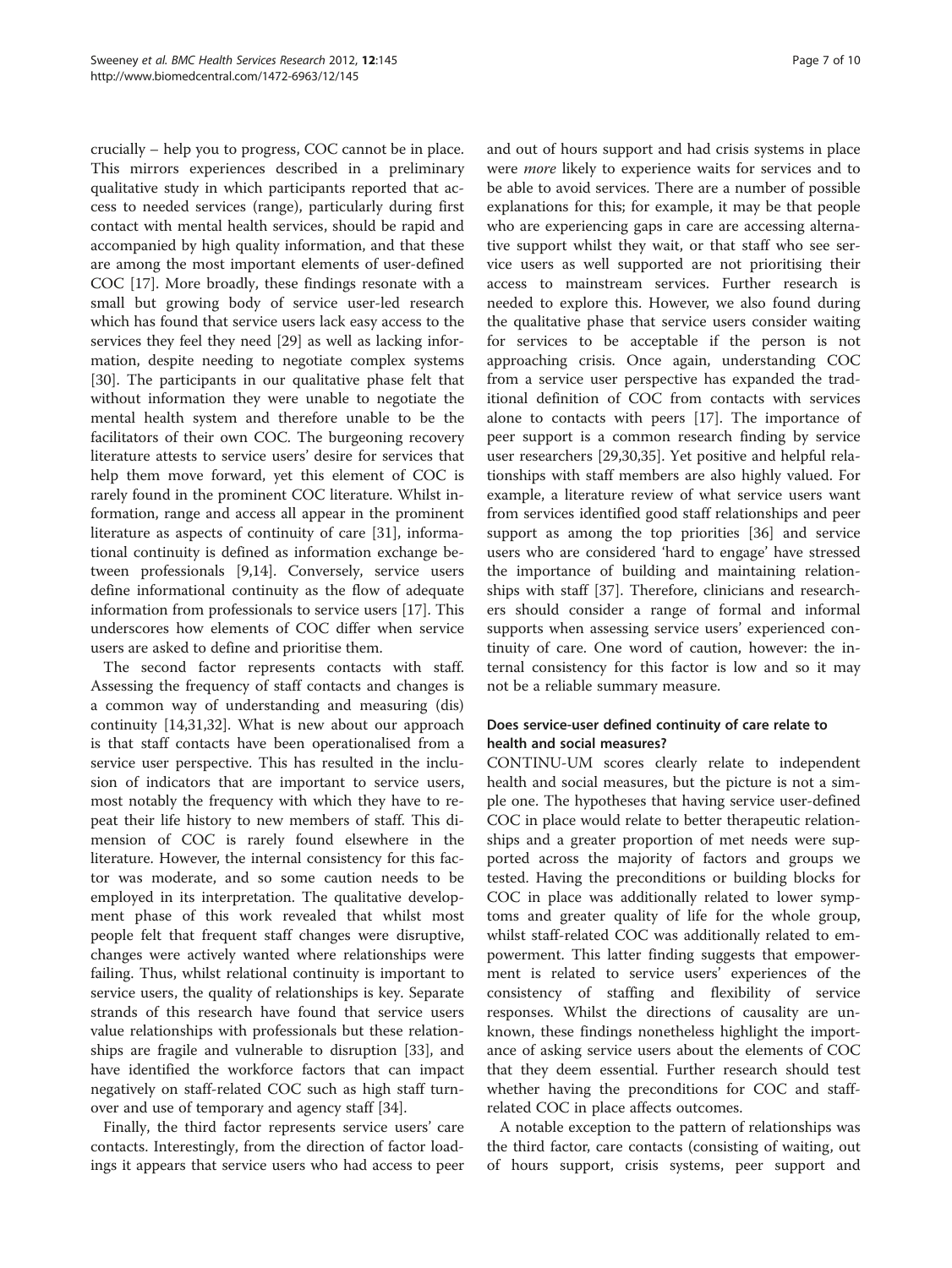avoiding services) which demonstrated no relationships to health and social outcomes. Thus, this dimension of continuity of care may be of less importance to outcome. This is a little surprising given the emphasis on care contacts in establishing COC. One explanation may lie in service users' priorities for continuity of care: none of the elements of continuity that form the care contacts factor were amongst the highest rated elements by service users [17]. Instead, service users rated those elements that constitute preconditions for COC most highly. This suggests that service users prioritise the elements of continuity that are most predictive of positive outcome, and that this excludes care contacts. A further issue is that this factor had low internal consistency and it may be that it is not a reliable summary measure. Whilst low internal consistency could be due to the small number of items within the factor [38], given that care contacts did not demonstrate relationships with health and social measures we suggest that it is not used as a summary measure in future research.

In short, our findings suggest that the central COC factors for establishing high-quality care may be those elements that form the preconditions or building blocks for COC as well as staff-related COC.

# Do interruptions in the flow of care affect continuity of care?

Continuity of care has traditionally been operationalised through hospital admissions and discharges [20,39,40]. Our research has found that having experienced a hospital admission in the previous 12 months was related to an increase in COC scores. There are a number of possible explanations for this finding. For example, it may be that hospital admissions and discharges are being managed in a way that promotes rather than disrupts continuity of care, or that those with the highest levels of need are receiving the greatest levels of COC, or indeed a combination of factors. Similarly, a separate study in this research programme found that care coordination (such as having a designated care coordinator) was improved where people had been in hospital the previous year, and that having a greater number of transitions accompanied by documentation (as opposed to undocumented) was linked to experiencing a hospital admission. This latter finding suggests that when service users are admitted to hospital, careful attention is being paid to informational continuity. This supports the interpretation that hospital admissions and discharges are managed in ways that promote COC. However, we also found little difference in the relationship between COC and health and social measures between those who had and had not experienced a hospital admission. The main exception was that those who had been in hospital showed increased quality of life as COC increased. Taken

together, these findings suggest that experiencing well managed transitions may have important implications for service users' quality of life, and that hospital admissions do not necessarily disrupt the flow of care. Additional research is needed to further explore these findings.

Finally, for people with the lowest COC scores, more than one quarter had high BPRS scores whilst a fifth reported low quality of life. Again, the direction of causality is unknown; it may be that service users who are experiencing psychosis begin to disengage with services affecting their quality of life, or that service users with poor continuity of care have poorer quality of life and poorer mental health as a result. In both instances, it is possible that this group of service users could become disengaged from services. Our research suggests that where this occurs, people need easy access to the range of services that they feel would meet their needs to increase engagement and decrease discontinuity.

# Strengths and limitations

This is the first time that a service user-defined measure of COC has been used in such a study. Our sample was large and representative of people for whom there has been a concern about the effects of a lack of continuity of care. Participants were recruited from areas with mixed Jarman indices in a metropolitan context. We believe, therefore, that our findings are generalisable to service users who experience psychosis, are in touch with mental health services and who reside in UK metropolitan areas.

However, only 36% of all eligible CMHT service users participated. It is possible that those who chose not to participate were less well engaged with services, or were perceived by gatekeepers as having poorer continuity of care and therefore not encouraged to participate. In the future, studies should pay close attention to those who are less well engaged and their experienced COC. It may be helpful to explore COC using a service user-defined measure such as CONTINU-UM as this signals the importance of service users' perspectives to participants and allows the construct to be explored and assessed from their standpoint.

This is a cross sectional study and only explored the relationships of experienced COC with concurrent measures, so we have no evidence of causality. Although there are studies that examine the impact of interventions on continuity of care, the outcomes chosen are rarely those aspects of COC that are prioritised and valued by service users [41]. Our study suggests that increasing service-user defined COC may have implications for met needs and therapeutic alliance which have rarely been shown to be affected by service change. This warrants exploration through further research.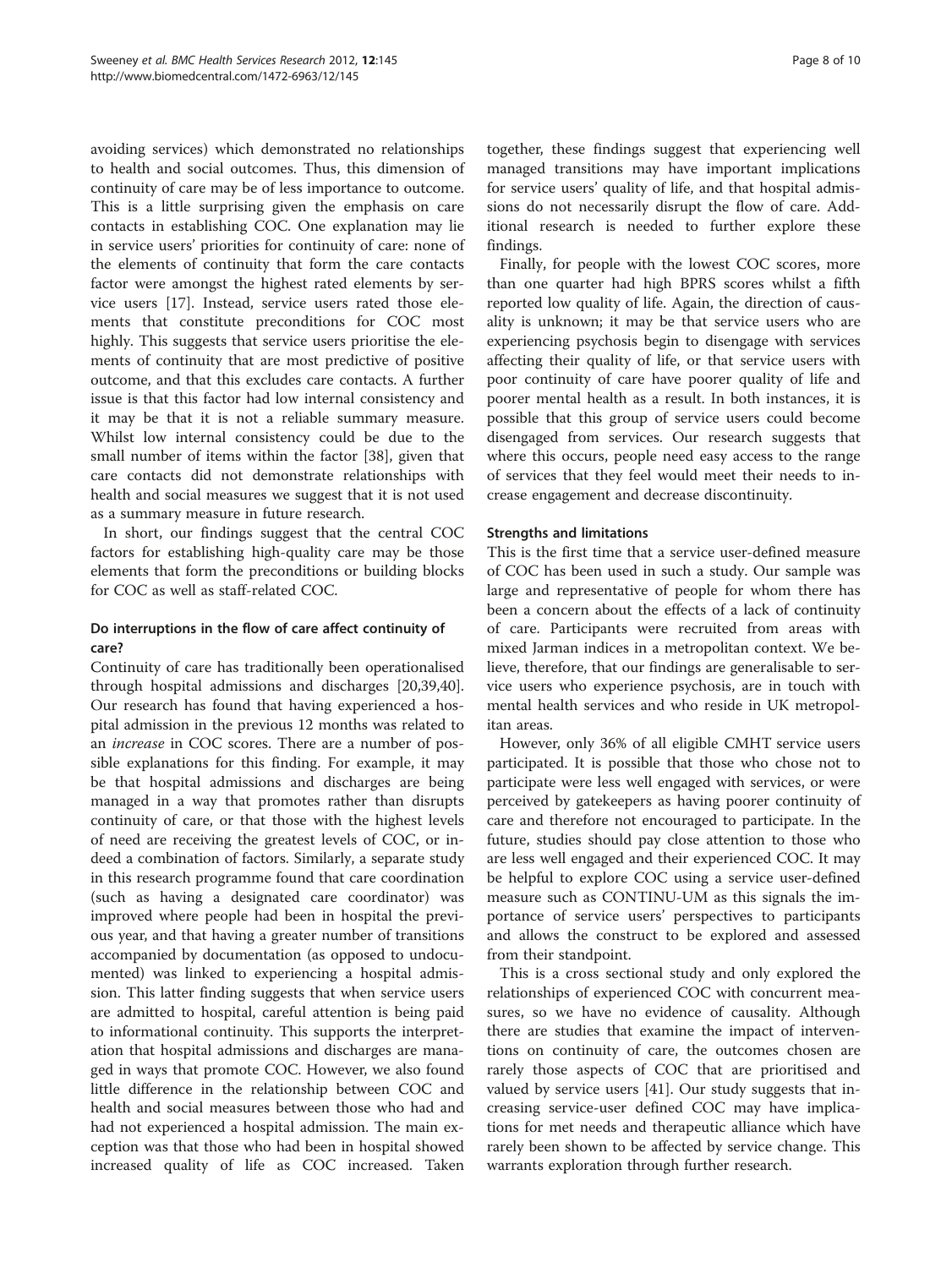### Conclusions

There is broad agreement that definitions and assessments of continuity of care should include service users' experiences. This novel study - coupled with previous findings of good test retest reliability and validity for CONTINU-UM [17] - has demonstrated that service user-defined COC is a measurable construct underpinned by three sub-constructs: preconditions, staff-related COC and care contacts. Overall COC and its sub-constructs show a range of relationships with independent health and social measures; such relationships are rarely found in professionally defined measures.

Clinicians have a central role to play in supporting service users to navigate complex systems and in creating the continuity of services, relationships and care contacts that service users feel they need. Further research is needed to establish whether improving COC can impact on the outcomes of care. Future studies should include a measure of service users' experiences such as CONTINU-UM when exploring continuity of care.

#### Competing interests

The authors declare that they have no competing interests.

#### Acknowledgements

This study was funded by the National Institute for Health Research (NIHR) Service Delivery and Organisation programme. Fatima Jichi is funded by the NIHR. DR and TW acknowledge the support of the NIHR Biomedical Research Centre in Mental Health at the South London and Maudsley NHS Foundation Trust and King's College London.

#### Author details

<sup>1</sup>Mental Health Sciences Unit, University College London, London, UK. <sup>2</sup>Department of Health Service and Population Research, Institute of Psychiatry, King's College London, London, UK.<sup>3</sup> Department of Biostatistics, Institute of Psychiatry, King's College London, London, UK. <sup>4</sup>School of Social Sciences, Bangor University, Bangor, UK. <sup>5</sup>Department of Psychiatry, University of Oxford, Oxford, UK. <sup>6</sup>Department of Mental Health, St Georges, University of London, London, UK. <sup>7</sup> Faculty of Health and Social Care, London South Bank University, London, UK. <sup>8</sup>Department of Psychology, Institute of Psychiatry, King's College London, London, UK.

#### Authors' contributions

AS conducted some analyses, contributed to data interpretation and wrote the first draft of this paper. FJ conducted the majority of statistical analyses. TW contributed to study design, data analysis, data interpretation and writing. JC oversaw data collection and contributed to study design and writing. DR, SC, IRJ, TB and SMcL contributed to study design and writing. All authors read and approved the final manuscript.

#### Authors' information

AS and DR identify as service user researchers and conducted the research from that standpoint.

#### Received: 3 November 2011 Accepted: 8 June 2012 Published: 8 June 2012

#### References

- Crawford M, de Jonge E, Freeman G, Weaver T: Providing Continuity of Care for People with Severe Mental Illness. Soc Psychiatry Psychiatr Epidemiol 2004, 39:265–272.
- Sytema S, Micciolo R, Tansella M: Continuity of Care for Patients with Schizophrenia and Related Disorders: a comparative South Verona and Groningen case-register study. Psychol Med 1997, 27:1355–1362.
- 3. Reith M: Community Care Tragedies: a practice guide to mental health inquiries. Birmingham: Venture Press; 1998.
- 4. Parker C, McCulloch A: Key Issues from Homicide Inquiries. London: MIND; 1999.
- 5. Adair C, McDougall G, Beckie A, Joyce A, Mitton C, Wild C, Gordon A, Costigan N: History and Measurement of Continuity of Care in Mental Health Services and Evidence of its Role in Outcomes. Psychiatr Serv 2003, 54:1351–1356.
- 6. Tessler R: Continuity of Care and Client Outcome. Psychosoc Rehabil J 1987, 11:39–53.
- 7. Brekke J, Ansel M, Long J, Slade E, Weinstein M: Intensity and Continuity of Services and Functional Outcomes in Rehabilitation of Persons with Schizophrenia. Psychiatr Serv 1999, 50:248-256.
- 8. Johnson S, Prosser D, Bindman J, Szmukler G: Continuity of Care for the Severely Mentally III: concepts and measures. Soc Psychiatry Psychiatr Epidemiol 1997, 32:137–142.
- 9. Joyce A, Wild C, Adair C, McDougall G, Gordon A, Costigan N, Beckie A, Kowalsky L, Pasmeny G, Barnes F: Continuity of Care in Mental Health Services: toward clarifying the construct. Can J Psychiatr 2004, 49:539-549.
- 10. Wierdsma A, Mulder C, de Vries S, Sytema S: Reconstructing Continuity of Care in Mental Health Services: a multilevel conceptual framework. J Health Serv Res Policy 2009, 14:52–57.
- 11. Bindman J, Johnson S, Szmukler G, Wright S, Kuipers E, Thornicroft G, Bebbington P, Leese M: Continuity of Care and Clinical Outcome: a prospective cohort study. Soc Psychiatry Psychiatr Epidemiol 2000, 35:242–247.
- 12. Ware N, Tugenberg T, Dickey B, McHorney C: An Ethnographic Study of the Meaning of Continuity of Care in Mental Health Services. Psychiatr Serv 1999, 50:395–400.
- 13. Durbin J, Goering P, Streiner D, Pink G: Continuity of Care: validation of a new self-report measure for individuals using mental health services. J Behav Heal Serv Res 2004, 31:279-296.
- 14. Freeman G, Shepperd S, Robinson I, Ehrich K, Richards S, Pitman P: Continuity of Care: Report of a Scoping Exercise for the SDO Programme of NHS R&D Research. London: National Coordinating Centre for Service Delivery and Organisation; 2000:36–37.
- 15. Joyce A, Adair C, Wild C, McDougall G, Gordon A, Costigan N, Pasmeny G: Continuity of Care: Validation of a Self-Report Measure to Assess Client Perceptions of Mental Health Service Delivery. Community Ment Health J 2010, 46:192–208.
- 16. Rose D, Evans J, Sweeney A, Wykes T: A Model for Developing Outcome Measures from the Perspectives of Mental Health Service Users. Int Rev Psychiatry 2011, 23:41–46.
- 17. Rose D, Sweeney A, Leese M, Clement S, Rees Jones I, Burns T, Catty J, Wykes T: Developing a User-Generated Measure of Continuity of Care: brief report. Acta Psychiatr Scand 2009, 119:320–324.
- 18. Burns T, Catty J, White S, Clement S, Ellis G, Jones IR, Lissouba P, McLaren S, Rose D, Wykes T, for the ECHO group: Continuity of care in mental health: Understanding and measuring a complex phenomenon. Psychol Med 2009, 39:313–323.
- 19. Catty J, White S, Clement S, Cowan S, Geyer C, Harvey K, Jones IR, McLaren S, Rose D, Wykes T, Burns T, for the ECHO Group: Continuity of care for people with psychotic illness: its relationship to clinical and social functioning. Int J Soc Psychiatry 2011, : Online edition.
- 20. Tessler R, Willis G, Gubman G: Defining and Measuring Continuity of Care. Psychosoc Rehabil J 1986, 10:27–38.
- 21. Slade M, Loftus L, Phelan M, Thornicroft G, Wykes T: The Camberwell Assessment of Need. London: Gaskell; 1999.
- 22. Phelan M, Slade M, Thornicroft G, Dunn D, Holloway F, Wykes T, Strathdee G, Loftus L, McCrone P, Hayward P: The Camberwell Assessment of Need (CAN): the validity and reliability of an instrument to measure the needs of people with severe mental illness. Br J Psychiatry 1995, 167:589-595.
- 23. McGuire-Snieckus R, McCabe R, Catty J, Priebe S: A New Scale to Assess the Therapeutic Relationship in Community Mental Health Care: STAR. Psychol Med 2006, 37:1–11.
- 24. Overall J, Gorham D: The Brief Psychiatric Rating Scale. Psychol Rep 1962, 10:799–812.
- Morlan K, Tan S: Comparison of the Brief Psychiatric Rating Scale and the Brief Symptom Inventory. J Clin Psychol 1998, 54:885-894.
- 26. Wettergren L, Kettis-Lindblad A, Sprangers M, Ring L: The use, feasibility and psychometric properties of an individualised quality-of-life instrument: a systematic review of the SEIQoL-DW. Qual Life Res 2009, 18:737–746.